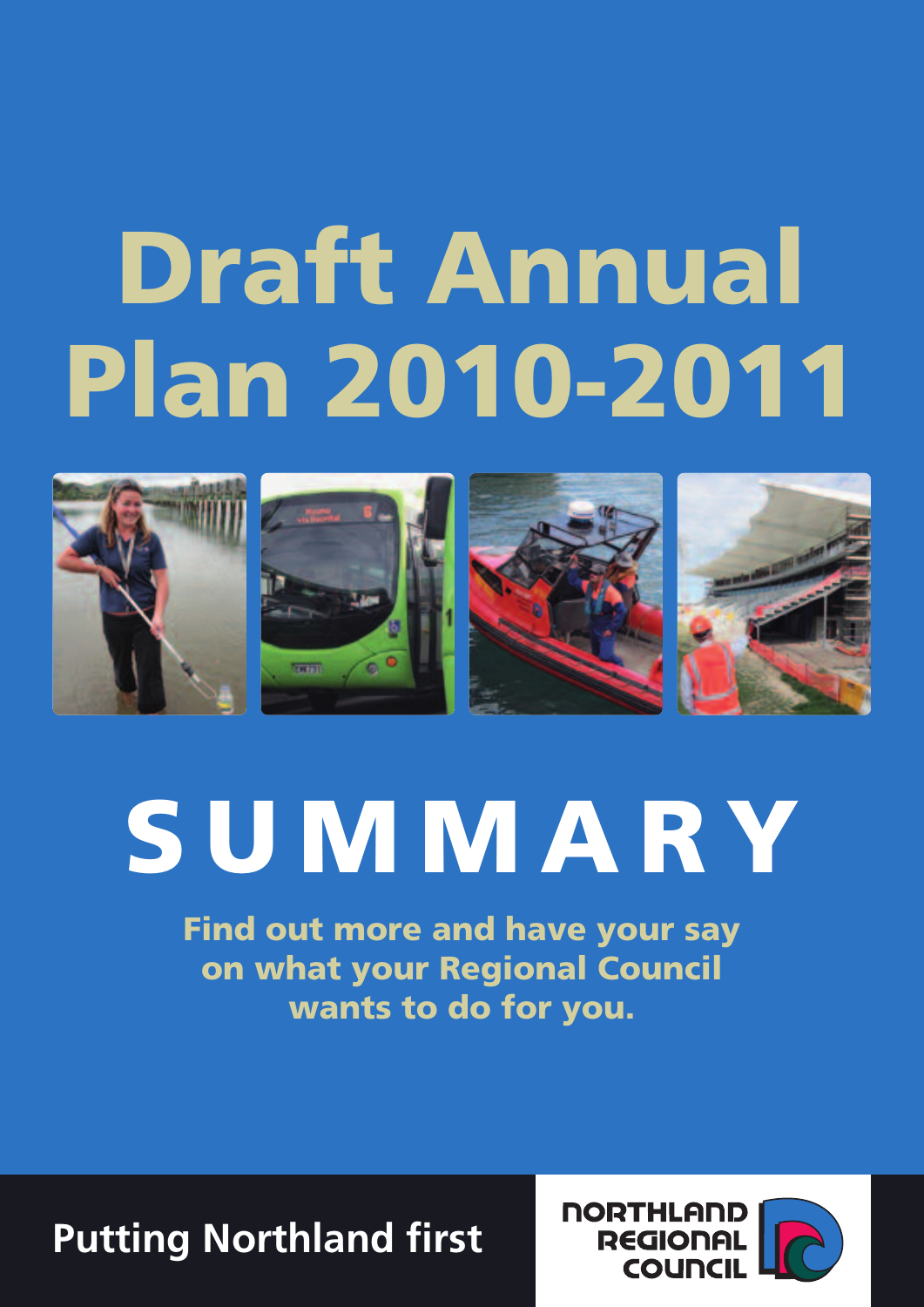## **a word from the chairman and chief executive officer**

A proposal to develop a Regional Growth Programme, water quality initiatives, rekindled debate about the future make up of Northland's local government and an election are just some of the many issues facing your Regional Council over the next 12 months.

These and other challenges – coming as Northland works to recover from the aftermath of the global recession – signal yet another busy year for the Council and the community it serves.

This Draft Annual Plan largely follows a path set out last year when the Council adopted its Northland Community Plan for 2009-2019, however, this Draft contains some new initiatives too.

To pay for these and other expenditure over the next 12 months, the Council is seeking your input on what is effectively a sliding scale of possible general rates increases ranging from 3.3 percent to 12.39% (excluding river rates) – page 7.

At the lower end, a general rates increase of 3.3% would add around \$4.70 (including GST) annually to the average rates bill, while at the upper end, the average yearly rates bill would increase by about \$18.15.

The higher increase would pay for initiatives including:

- $\sim$ A Regional Growth Programme (\$451,000) – page 3.
- Water quality initiatives (\$113,000) page 4. ×
- $\blacksquare$ A mangrove removal and sediment management programme (\$135,000) – page 5.
- Rugby World Cup regional coordination (\$135,000) ٠ – page 5.

On the planning front, the Council is poised to embark on some very important work in 2010-2011, including a proposal to develop a Regional Growth Programme and a new generation Regional Policy Statement (page 3).

The coming year will also see the Regional Council continue work on the development, or updating, of flood risk reduction plans for the 27 rivers in Northland carrying the highest levels of flood risk (page 9).

Work with Flood Management Community Liaison Committees – including at Awanui and in Whängärei's Central Business District – will continue (page 4).

We'll also continue plans to implement a more rigorous regional water allocation regime to ensure Northland's water resources are managed in a sustainable way and not over allocated (page 9).



We would greatly appreciate your thoughts on this Draft Annual Plan and urge you to have your say before submissions close on May 10. A submission form can be found on page 11 of this summary document.

ammunt

Mark Farnsworth Chairman

Ken Paterson Chief Executive Officer

## **have your say**

The Regional Council is urging all Northlanders to take some time to make their views known on where – and how – it should spend ratepayers' money.

#### **The public has until Monday 10 May to comment on the Regional Council's Draft Annual Plan 2010-2011.**

The Draft Annual Plan 2010-2011 provides updated financial information on the budget and rates for the coming financial year. The community has the opportunity to help determine where and how the budget is spent.

The Draft Annual Plan 2010-2011 supports the Northland Community Plan 2009-2019. The Draft Annual Plan only focuses on identifying any changes or additions to – rather than repeating – the detailed information contained in the Community Plan. It is important that the Draft Annual Plan is read together with the Northland Community Plan.

Copies of the Draft Annual Plan 2010-2011, the Northland Community Plan 2009-2019 and this Summary are available from all Regional Council offices.

The Draft Annual Plan and this Summary are available on the Council website at *www.nrc.govt.nz/draftannualplan* and the Community Plan is available at *www.nrc.govt.nz/ltccp* You can also phone the Regional Council on 0800 002 004 and copies will be posted to you.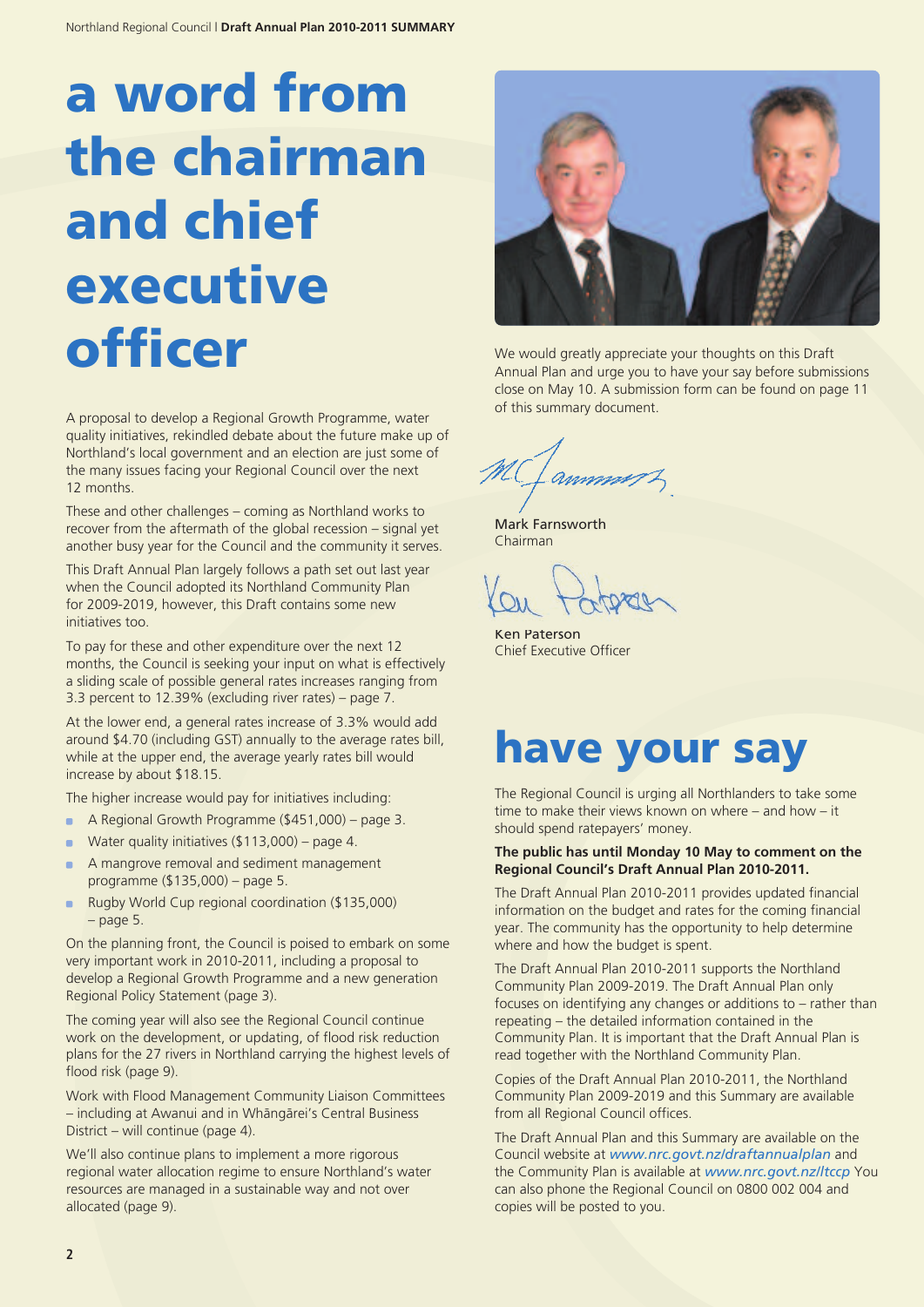## **focus for the year 2010-2011**

In this section you'll find the key issues, actions and projects the Council has identified as priorities for Northland in the coming year. Your feedback is also needed on a number of projects so you will find "YOUR CHOICE" highlighted on these projects throughout this section.

## **regional growth programme**

In the latest Community Plan the Council identified the Regional Growth Programme as one of its key priorities for 2010-2011 and beyond.

The Regional Growth Programme will provide a framework to prioritise economic and environmental infrastructure, enabling the Council to effectively target its resources. The programme will also provide a structure to manage the complex relationship between environmental protection, economic resilience and growth and the provision of necessary infrastructure for Northland.

To date, preliminary work has been funded from Regional Council reserves. The next stage is to consult with key stakeholders on the priorities for the region and the various options available that will ensure Northland prospers and grows.

Also in the Community Plan 2009-2019, the Council flagged its intention to set a rate in the upcoming financial year to help fund the activities needed to develop and carry out the Regional Growth Programme.

The Council is now seeking public comment on the proposal to increase the Targeted Council Services rate by \$450,795 (including GST) a year to help fund this work. It is proposed the rate be paid by all Northland ratepayers with Far North ratepayers paying an extra \$4.97 (including GST), Kaipara \$5.80 and Whängärei ratepayers an extra \$5.37 per year.

More information on the proposed rate increase to fund the Regional Growth Programme can be found in the Draft Annual Plan 2010-2011.

#### **Y O U R C H O I C E**

- **OPTION 1:** support the increase of the Targeted Council Services rate to enable the Council to continue with the development and implementation of the Regional Growth Programme, with Far North ratepayers paying an extra \$4.97 (including GST), Kaipara \$5.80 and Whängärei ratepayers an extra \$5.37 per year; or
- OPTION 2: support a different amount of rates contribution; or
- OPTION 3: do not support the rate increase.



## **regional policy statement – shaping northland's future**

The Regional Council is responsible for developing and implementing a "Regional Policy Statement" (RPS).

Northland's RPS provides the broad direction and framework for managing Northland's natural and physical resources. This includes the land, water, air, soil, minerals, energy, all plants and animals, and physical structures.

Preparing a new RPS provides an opportunity to review the current balance between use, development and protection of Northland's natural and physical resources.

There will be many opportunities for Northlanders to have their say and help shape the content and approach of the next RPS. The first chance will be between July and November this year when an "Issues and Options" document will be released seeking views on the significant regional issues and the options available to the Regional Council (and others) for sustainably managing them.

More information on the new RPS, including an overview of the consultation process and timeline, can be found in the Draft Annual Plan 2010-2011.

Preparing the new RPS is a statutory requirement for the Council that has already been budgeted for as part of the latest Community Plan.

A questionnaire is available on the Council website – *www.nrc.govt.nz/newRPS* – and all Regional Council offices. The questionnaire asks what you think are the major natural and physical resource issues facing Northland and how you think these issues could be dealt with in the future.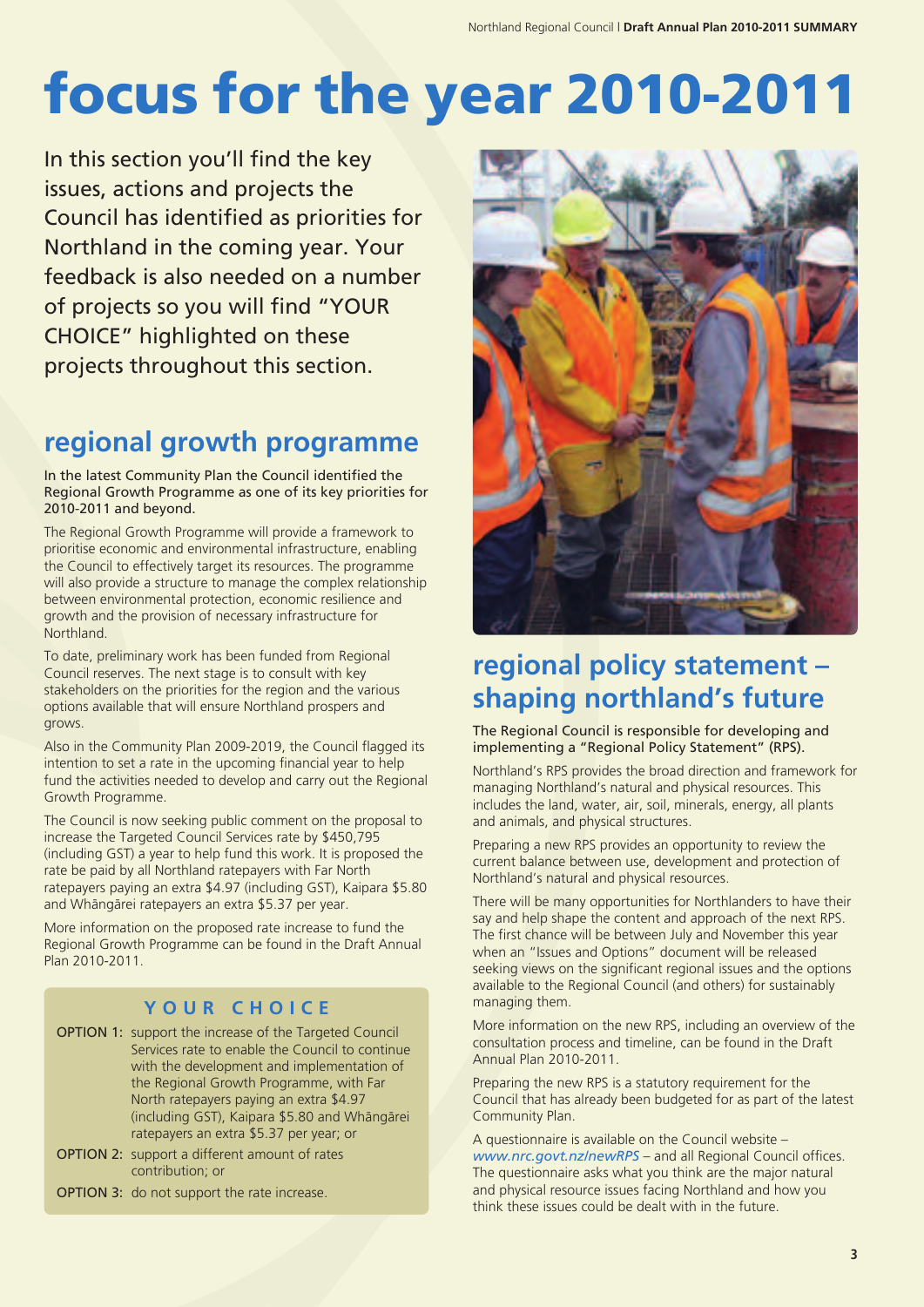## **focus for the year 2010-2011** continued

## **priority rivers – Whängärei central business district flood risk reduction**

The Northland Regional Council Priority Rivers Project centres on 27 catchments around Northland.

The catchments have been identified as priorities for flood risk planning by the Council and local communities because of the potential threats the rivers and streams pose to lives, buildings, road access, infrastructure and agriculture.

A flood management community liaison committee for the Whängärei urban catchments – including the Central Business District (CBD) – has been set up, in line with those already operating for the Awanui, Kaeo and Kaihü catchments.

The Whängärei committee provides the Council with an opportunity to more actively communicate with stakeholders and affected residents as it investigates options and carries out flood risk reduction measures.

The Whängärei District Council has already investigated and assessed flood risk and risk reduction measures for the Whängärei CBD, developing a CBD Floodplain Management Strategy that provides a detailed conceptual analysis of flood hazards, risks, and mitigation and benefit costs, estimating an annual total flood risk cost of \$5.57M to the Whängärei CBD.

Seven flood management options were presented in the strategy, ranging in cost from \$22M to \$56M.

The strategy was completed in 2007 and public consultation was carried out around the potential flood management schemes. Little public feedback was received during the consultation process and no preferred option was finalised.

Further consultation will be required under the Local Government Act before any decisions are made on the establishment of flood control schemes and the setting of targeted rates to cover the funding of schemes.

It is proposed to have costed works and targeted rates funding options ready for public consultation in conjunction with the 2011-2012 Annual Plan process (if not before). As a result, there is no budget adjustment in this Draft Annual Plan over and above what has already been budgeted for in the Northland Community Plan 2009-2019.





## **water quality initiatives**

Improvement of water quality in Northland is recognised by the Council as a top priority. To ensure more progress in this area, the Council is proposing to increase funding for water quality initiatives in the 2010-2011 year, over and above what was budgeted for in the Northland Community Plan.

The Council proposes to budget an additional \$112,500 (including GST) for new initiatives aimed at improving Northland's water quality. This funding is in addition to the substantial programme of current work already underway including the Dairy Farm Effluent Improvement Project and the Northland Sewage Accord.

The extra funding will be used to support community-led initiatives such as those in the Wairoa Hokianga, Bay of Islands Baycare, Doubtless Bay Community Care and Whangaroa Harbour Group projects. Work in bathing water catchments – where water quality is a problem – will also be increased.

#### **Y O U R C H O I C E**

- OPTION 1: support the \$112,500 increase in funding to be spent on improving water quality in Northland; or
- OPTION 2: support a different funding contribution; or OPTION 3: oppose this additional expenditure to improve water quality in the 2010-2011 financial year.

More information on the Council's planned activities in relation to water quality can be found in the environmental monitoring section on pages 161 to 176 of volume 1 of the Northland Community Plan 2009-2019 and in the Land and Biodiversity activity on page 188. Copies of the Community Plan are available from all Regional Council offices or on the Council website *www.nrc.govt.nz/ltccp*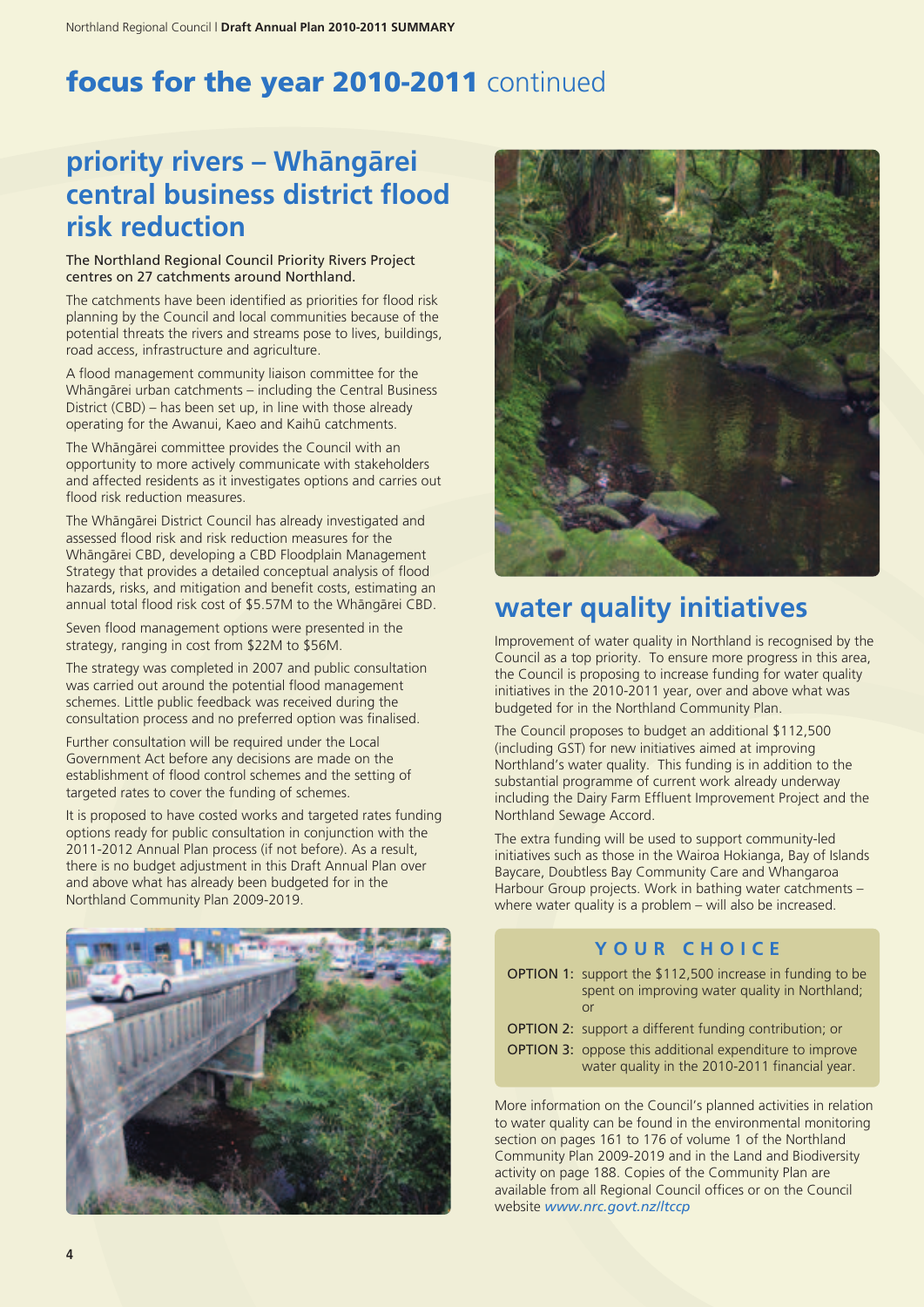## **mangrove removal and sediment management**

The Council is proposing to introduce a programme of work to actively manage mangroves in areas where they are contributing to problems including flooding, drainage and lowered amenity values.

Changes have already been made to the Regional Coastal Plan to allow for resource consent to remove mangroves, under certain conditions.

The Council is now considering options that would enable community-led initiatives to fund the removal of mangroves. These options may include Regional Council support for resource consent; rates-funded removal of specific areas of mangroves; or applications to the Council's Environment Fund to pay for such work.

Should the Council go ahead, it is likely a call for expressions of interest from community groups – who are interested in partnering with the Council in this project – will be made. A process including assessment of the impacts of any mangrove removals would be undertaken. It is anticipated that communities would pay for the physical removal of mangroves in their area.

The Council is proposing that \$135,000 (including GST) be included in the 2010-2011 financial year to fund the other work required to implement mangrove removal and sediment management projects including impact assessments and community liaison.

#### **Y O U R C H O I C E**

- OPTION 1: support the Council's proposal to budget \$135,000 to assess mangrove removal and sediment management work; or
- OPTION 2: support the project with a different amount of funding; or
- OPTION 3: oppose the Council's proposal to introduce a programme to actively manage mangroves in Northland.

### **co-governance with Mäori**

Co-governance has had an increasingly high profile as part of Government Treaty settlement processes and can be anything from minimum involvement in a decision making process through to the full delegation of power to an entity.

Formal co-governance structures have been set up by separate legislation – for example for the Waikato River Settlement – often over specific resources, and a range of organisations have been represented on the co-governance bodies including; Iwi, Regional Councils, District Councils and the Crown.

Not all co-governance has been legislated for. Non-statutory arrangements for specific resources – for example in New Plymouth where it is used for selected New Plymouth Port assets – have also been used.

As the iwi and hapü of Tai Tokerau further engage with the Crown over Treaty settlements in Northland, the role of the Council in co-governance and/or other decision making and resource management processes will be developed.



## **rugby world cup pre-planning**

Planning for Northland's Rugby World Cup 2011 (RWC) is well underway and details of team hosting and game dates have now been confirmed. The teams from Canada, Tonga and Asia 1 will be based in Whängärei and the Bay of Islands during September 2011 – games include Tonga vs Canada on 14 September 2011 and Tonga vs Asia on 21 September 2011.

Governance and Working Party groups have been established – made up of all key stakeholders and funders – and a Charter has also been signed by all Council Mayors, Chairs and Chief Executives committing to delivering a high quality RWC festival that benefits all of Northland.

Task teams have been put in place to handle the detailed planning required – everything from traffic management, to security and safety, to festivals and celebrations.

A web site has been established to highlight the Northland RWC 2011 activity and to provide key information. For more information go to *www.northland2011.com*

The Council is proposing to budget \$135,000 (including GST) towards the personnel costs of a RWC project manager, a share of visitor programme costs for Destination Northland to carry out offshore promotional work and a share of the cost of Enterprise Northland to host inward investment events and business to business forums.

#### **Y O U R C H O I C E**

- OPTION 1: support the Council's proposal to contribute \$135,000 towards RWC pre-planning; or
- OPTION 2: support the event with a different amount of funding; or
- OPTION 3: oppose the Council's proposal to contribute \$135,000 towards RWC pre-planning.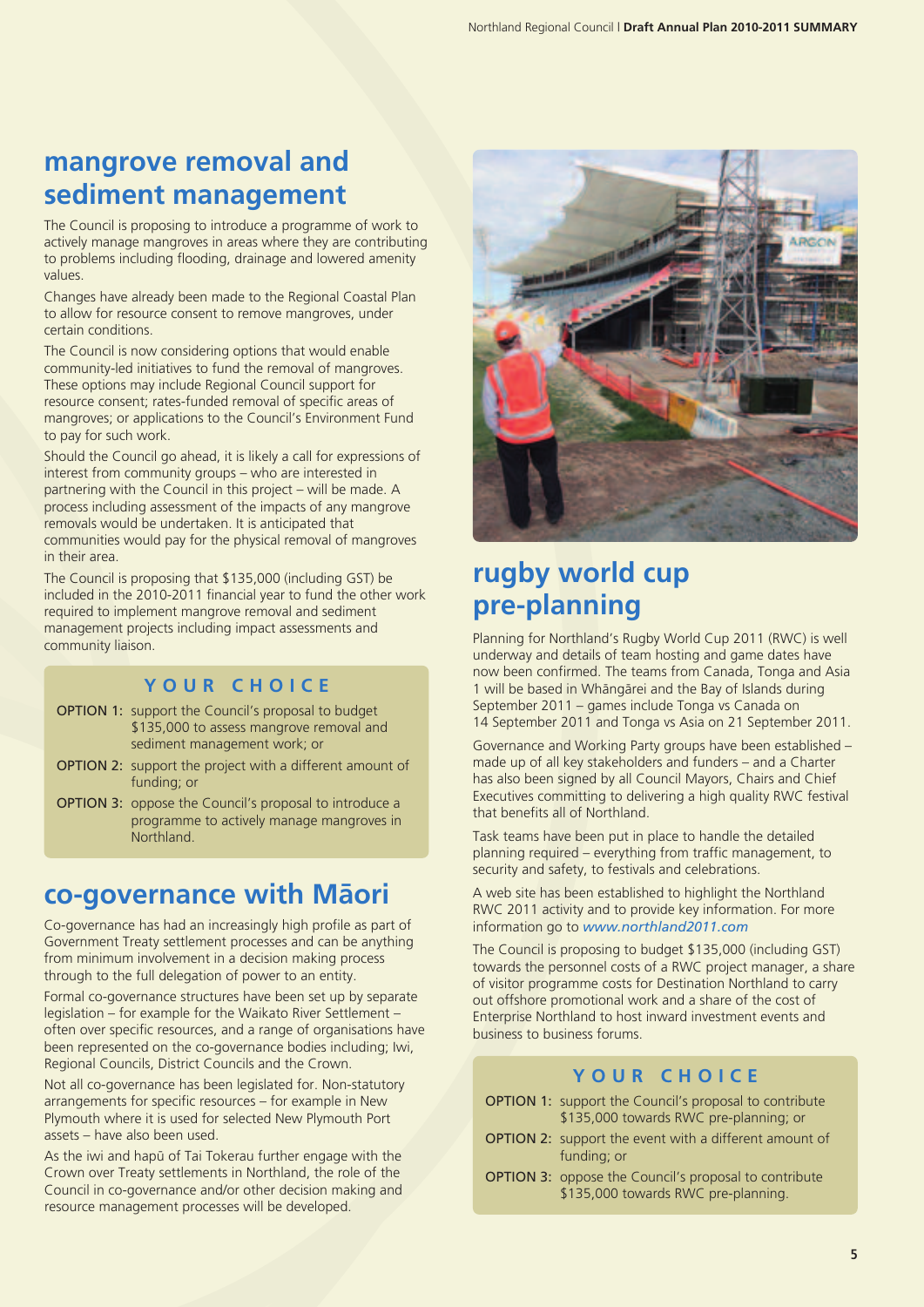## **focus for the year 2010-2011** continued

### **aquaculture**

Aquaculture is an industry with significant growth opportunities for Northland and has the potential to provide a positive economic impact to the more rural areas of the region.

As part of its role as a leader of economic strategy in Northland, the Regional Council wants to fully investigate and evaluate the potential, and the effects of aquaculture in the region before any decisions about the industry's future are made.

In conjunction with Enterprise Northland, the Council will work with central government agencies, the aquaculture industry and other key stakeholders to work out how it can assist with the sustainable development of aquaculture in a way that best meets the needs of Northlanders.

The Council will provide updates in future Annual Plans or Long Term Council Community Plans as more information becomes available and public comment will be sought on the preferred way forward for Northland.



## **broadband**

The Regional Council remains actively interested in the provision of world class broadband infrastructure throughout Northland.

As detailed in the Northland Community Plan 2009-2019, the Council to date has assumed the lead role in working with central government and other groups – including Iwi, Kordia, FX Net, Northpower and Top Energy – to progress broadband services and other communication technologies in Northland.

The Council has now passed this lead role on to other groups who are currently driving the initiative. However, the Council is ready to help in any way appropriate for a public sector entity that benefits the economy and future well being of the people of Northland.

## **minerals**

Northland has a wide range of mineral goods and currently produces cement, high quality ceramic clays, limestone for agriculture, and rock and sand aggregates. There are also prospects for aluminium, bentonite, coal, copper, diatomite, feldspar sand, gold, kauri gum, lead, mercury, nickel, peat, phosphate, serpentinite, silica sand, zeolite and zinc.

The NZ Institute of Economic Research has estimated the potential economic benefits to discover and develop Northland's mineral resources at \$47 billion (excluding aggregate, limestone and sand).

Before any important decisions are made about the future of the mineral industry in Northland, the Council and communities need to understand the nature and extent of mineral deposits in Northland. Once this information is available, the Council and communities will be well placed to manage these resources for future generations.

For the year ahead, the Council will work with central government, industry and other local authorities to determine the way forward.

As a result, no specific funding has been allocated to mineral assessments or investigation in this year's Annual Plan. Any future proposals on mineral investigations or projects will be outlined in future annual plans or community plans with public comment sought before any decisions to fund are made.

## **possible future development of a national conference and events centre at Waitangi**

The Regional Council has been approached by Enterprise Northland, the Waitangi Trust Board and Far North Holdings Ltd to support the development of a National Conference and Events Centre at Waitangi in the Bay of Islands.

The Council has asked that the decision whether or not to contribute any funding to this project be postponed until after the development of a list of prioritised infrastructure for Northland. Such a list will be used to help guide the Council and others in making economic development decisions for Northland.

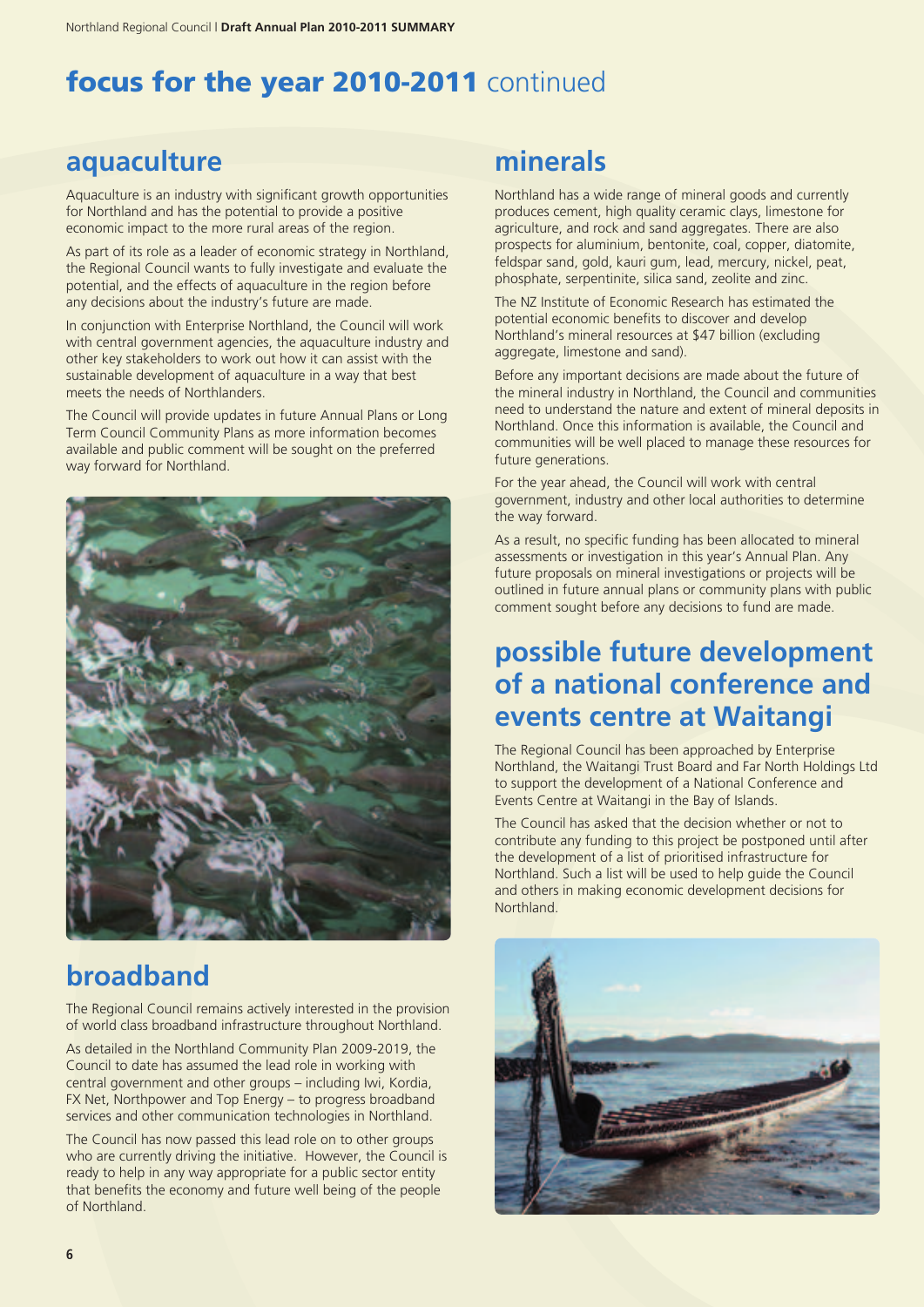## **money matters**

#### We are forecasting total operational spending of \$24.5 million during 2010-2011.

Operational spending provides for the Council's day-to-day operations and services; things like working with the community to care for Northland's environment – air, land, water and coast.

The Council is also responsible for flood management, looking after the navigational safety of all vessels in our region's harbours and working with regional and national agencies to help ensure the provision and security of core regional infrastructure like transport, energy and telecommunications.

The Council also administers Whängärei's urban bus service and helps plan the region's transport network, ensuring there is enough water for everyone. It protects our environment from the harmful impacts of pest animals, pest plants and diseases and co-ordinates Northland's Civil Defence Emergency Management Group.

#### **The prospective Statement of Comprehensive Income shows our budgeted operating revenue and expenditure**

|                                       | <b>LTCCP</b><br><b>Forecast 2010-2011</b><br>\$ GST EXC | <b>Draft Annual Plan</b><br><b>Forecast 2010-2011</b><br>\$ GST EXC |  |
|---------------------------------------|---------------------------------------------------------|---------------------------------------------------------------------|--|
| <b>Total Revenue</b>                  | 25,465,295                                              | 25,289,099                                                          |  |
| <b>Total Operating Expenditure</b>    | 24,859,337                                              | 24,456,119                                                          |  |
| Net Surplus/(Deficit) from Operations | 605,958                                                 | 832,980                                                             |  |
| Transfer from/(to) Reserves           | (509.575)                                               | (737, 339)                                                          |  |
| Total Comprehensive Income after      |                                                         |                                                                     |  |
| Transfers from/(to) Reserves          | 96,383                                                  | 95,641                                                              |  |

#### **Where will the money come from?**

Operating expenses are funded through rates, fees and charges, grants and subsidies and other income.

Rating currently provides 52% of the Council's income, user fees another 15% and grants and subsidies 6%. The balance comes from investment income (14%) and ground and commercial lease income (13%).

The graph below shows these funding sources for the next 12 months.

#### **2010-2011 Proposed sources of operational funding and revenue**



Our proposed funding for 2010-2011 is \$25.2 million.

#### **rates**

#### Our Draft Annual Plan 2010-2011 calls for a rates increase of between 3.3% and 12.39%, excluding river rates.

The final rates increase adopted by the Council will effectively depend on submissions made during public consultation on the Draft Annual Plan and which – if any – of several proposed initiatives the community supports.

At the lowest end, the Draft Annual Plan calls for a 3.3% general rates increase generating an extra roughly \$400,000 (GST inclusive) in rates. This follows a comprehensive review of Council operating budgets and is equivalent to a rates increase of about \$4.70 per ratepayer. It would cover inflationary increases and minor adjustments across a number of Regional Council activities.

However, the Draft Annual Plan also includes proposals to fund several optional initiatives including:

- A Regional Growth Programme (\$450,795) É
- Water quality initiatives (\$112,500) É
- A Rugby World Cup Regional Project Manager (\$135,000)
- A mangrove removal programme (\$135,000) r.

If the public was supportive and these and other initiatives were adopted by Council, the average ratepayer's rates bill would increase by approximately \$18 a year or 12.39%. (A rates increase of this order would generate an extra \$1.57 million.)

The fixed charges for the Targeted Northland Regional Recreational Services Rate, the Targeted Transport Rate (Whängärei only) and the Targeted Rescue Helicopter Services Rate have not been increased.

Rates collected for river management schemes are excluded from the above calculations. The Council is proposing to increase River Management Rates by 3.3% in the 2010-2011 financial year.

Targeted general rates are made up of two rates; a Council Services Rate and a Land Management Rate. Targeted general rates are paid on all rateable properties in Northland.

Other targeted rates include River Management Rates, a Northland Regional Recreational Facilities Rate, a Regional Infrastructure Rate, a Transport Services Rate (Whängärei only) and a Rescue Helicopter Services Rate.

#### **Understanding the impact of inflation on rates**

Total Council rates for the 2010-2011 financial year are \$13,396,525 (GST exclusive).

- ÷ 1% rate increase = \$133,965 in revenue
- 1% increase in expenditure = \$244,561
- This means Council must increase rates by 1.8% for every one percent increase in its spending.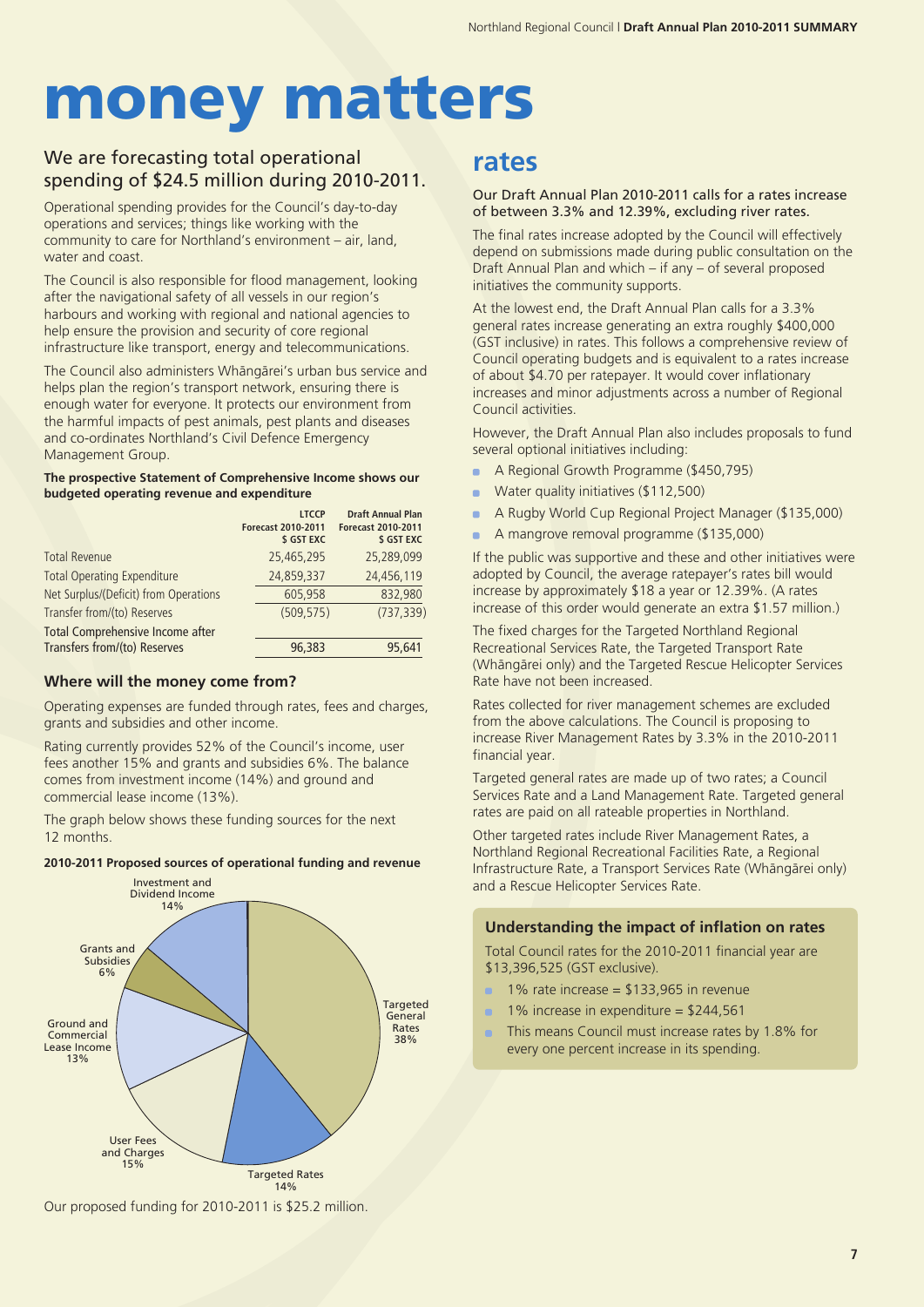### **money matters** continued

#### **What level of rates can you expect to pay?**

| Proposed 2010-2011 Financial Year Rates<br>(assuming Land Value is \$200,000) | <b>Far North</b><br>(per SUIP) | Kaipara<br>(per RU) | Whāngārei<br>(per SUIP) |
|-------------------------------------------------------------------------------|--------------------------------|---------------------|-------------------------|
| <b>Council Services Rate</b>                                                  | \$70.09                        | \$81.70             | \$77.39                 |
| Land Management Rate                                                          | \$35.66                        | \$34.98             | \$39.62                 |
| Regional Recreational Facilities Rate                                         | \$5.63                         | \$5.63              | \$28.13                 |
| Regional Infrastructure Rate                                                  | \$4.86                         | \$4.76              | \$5.40                  |
| Rescue Helicopter Services Rate                                               | \$8.28                         | \$8.28              | \$8.28                  |
| <b>Transport Rate</b>                                                         |                                |                     | \$11.98                 |
| TOTAL (including GST of 12.5%)                                                | \$124.52                       | \$135.35            | \$170.80                |

The above table identifies what your rates will be if your property has a land value of \$200,000. It should be noted the Targeted Land Management and Targeted Regional Infrastructure Rate are set as a rate in the dollar per dollar of land value. The rate in the dollar is different for each district as the rates are equalised using data provided by Quotable Value to effectively align the three Districts values dates. If the valuation dates were aligned, the Land Management and Regional Infrastructure Rate would be set as the same rate in the dollar across all three Districts.

### **user fees and charges**

We also impose fees and charges for some of our services.

Fees and charges are applied in accordance with the Council's Fees and Charges Policy.

The Council is proposing to leave its user fees and charges largely unchanged for the 2010-2011 financial year. However, an increase in resource application fees is proposed. Increases are also proposed for permitted activity dairy shed effluent system fees to reflect increased costs. Hätea River Channel Fees have been discontinued. These fees were expected to be levied for a three year period commencing 2008-2009, however, due to the dredging coming in under budget, the Council is able to discontinue these charges one year ahead of schedule.

### **expenditure**

We are forecasting total gross spending of \$26.7 million during 2010-2011.

This graph shows the allocation of our proposed spending by Council activity.



## **capital expenditure**

The proposed 2010-2011 capital expenditure for Regional Council operational assets totals \$2,225,580. This does not include any proposed carry forwards of unspent capital expenditure from the 2009-2010 financial year.

It is anticipated that for ongoing projects where capital expenditure remains unspent at the end of the current financial year, this will be assessed and with approval of the Audit and Finance Committee, will be carried forward into the following year to enable projects to be completed.

## **other matters included in the Draft Annual Plan 2010-2011**

#### **Charging Policy**

The Resource Management Act 1991 and the Aquaculture Reform (Repeals and Transitional Provisions) Act 2004 authorise the Regional Council to fix resource consent charges relating to the Council's functions and responsibilities under the Act.

Costs are also recoverable under the Building Act 2004, Biosecurity Act 1993, the Local Government Act 2002, and Property Law Act 2007 and under the Local Government Official Information and Meetings act 1987. Costs may also be recovered under the authority of the Council's Navigational Safety Bylaws.

Proposed amended or new charges included in the Draft Annual Plan 2010-2011 are as follows:

- Revised fixed initial deposit fees for resource consent applications;
- Revise the Local Government Act 2002 charges in relation to  $\blacksquare$ the Permitted Activity Dairy Shed Effluent Systems – Fees.
- Make minor amendments to the Navigation, Water  $\blacksquare$ Transport and Maritime Safety Bylaw Charges 2009.

A full copy of the proposed 2010-2011 Charging Policy can be found on the Council's website at: *www.nrc.govt.nz/annualplanandpolicies* 

#### **Proposed Amendments to the Navigation, Water Transport and Maritime Safety Bylaw charges 2009**

The Navigation, Water Transport and Maritime Safety Bylaw Charges 2009 have been updated to remove charges that are no longer required and to provide clarification on an existing charge.

Proposed amendments included in the draft Annual Plan 2010- 2011 are:

- Section 7(c) Pilotage fees for ships visiting the Bay of islands when the vessel's GRT is less than 500 to acknowledge the application of pilotage fees will only apply to ships where the vessel is more than 100 GRT.
- Remove fees set out in Clause 10(a) (f) Hätea River m. Channel fees. The fees were set to recover \$100,000 over a three year period, however due to the project coming in under budget these user charges are no longer required.

More detailed information can be found in the Navigation, Water Transport and Maritime Safety Bylaw Charges 2009 section of the Draft Annual Plan 2010-2011.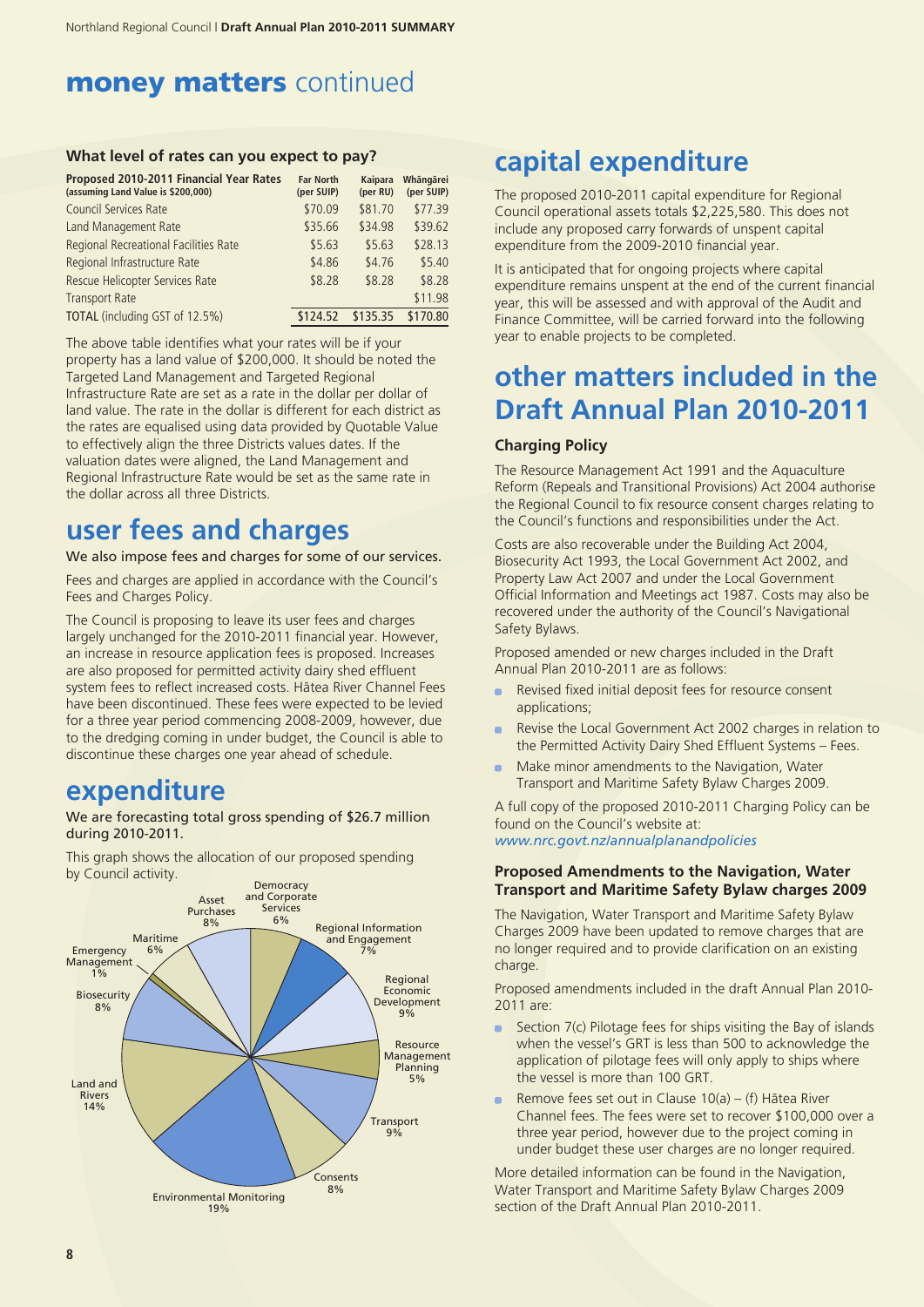## **what's been done**

Since the Northland Community Plan 2009-2019 was published last year, the Council has successfully completed a wide range of projects. This section highlights some of the Council's major achievements during the past year.

## **northland events centre**

During the last year, the Regional Council has led the construction of the Northland Events Centre at Okara Park in Whängärei. The Council is on target to deliver on its promise to provide a multi-events centre managed by an independent Trust. It is due to be completed in May 2010, on time and within budget.

Funding for the Events Centre consists of \$13 million from the Regional Council and \$3 million from the Whängärei District Council. An additional central government grant of \$2.5 million has also been secured to enable the Events Centre to meet the standards necessary to host Rugby World Cup games and to provide a lasting legacy for the region.

The Regional Council is working jointly with the Whängärei District Council on the formal opening of this premier community facility, which will be managed and operated by the district council. For more information on the events centre project, visit the Council's website: *www.nrc.govt.nz/eventscentre*

## **priority rivers**

The Council continued work on the development, or updating, of flood risk reduction plans for the 27 rivers in Northland that carry the highest levels of flood risk.

Detailed surveys of the floodplains in catchments have been undertaken to help develop computer flood models and produce flood hazard maps. In addition, a series of public meetings were held to gather more information about flood levels and who is affected.

Flood work in the Kaihü, Kaeo and Awanui catchments continues. Extensive flood protection work has been completed in Kaeo, including repairing and extending the existing stop bank. A detailed hydraulic river model was also developed to assess the best way to further reduce flood risks.

Water was drained from Bell's Hill near Kaitäia to reduce the risk of the hill collapsing and threatening the town. Meanwhile, on the Kaihü River catchment, residents were asked for input on future plans for the Kaihü River scheme, while flood hazard maps were completed and flood modelling started.

More information on the Councils Land and Rivers group of activities can be found on pages 181 to 188 of Volume 1 of the Northland Community Plan 2009-2019, available at all Regional Council offices or go to: www.nrc.govt.nz/ltccp Information on the Priority Rivers Project is available on the Council website at: *www.nrc.govt.nz/priorityrivers* 



## **sustainable water allocation plan**

In the Northland Community Plan 2009-2019, the Council said it planned to carry out a more rigorous water allocation regime, to ensure Northland's water resources are managed in a sustainable way and not over allocated.

Work is currently underway to establish water management zones on a priority basis for allocation of freshwater resources. More information on the Sustainable Water Allocation Plan can be found on Page 13 of Volume 1 of the Northland Community Plan 2009-2019 available at all Regional Council offices or go to: *www.nrc.govt.nz/ltccp*

## **marsden point rail link designation**

In October 2009, a panel of independent Commissioners recommended that national rail operator KiwiRail be allowed to formally designate the corridor of land it would use for the proposed rail link from Oakleigh to Marsden Point.

Although KiwiRail has yet to make a decision on when the proposed 20km long link might be built, it has been seeking a "legal notice of requirement" for the proposed corridor effectively protecting the route from other future development or uses that would be incompatible with a railway line.

KiwiRail has also applied to the Northland Regional Council and the Whängärei District Council for various resource consents needed to construct, operate and maintain the proposed rail link. These consent applications have resulted in a number of appeals which the various parties (including the Regional Council) are currently working to resolve.

The proposed line would link the Marsden Point deepwater port to the national rail network. The rail link is an invaluable piece of infrastructure that is needed to deliver significant, long lasting economic benefits to Northland. More information on the Marsden Point Rail Link Designation can be found in the projects section of the Council's website *www.nrc.govt.nz/marsdenrail*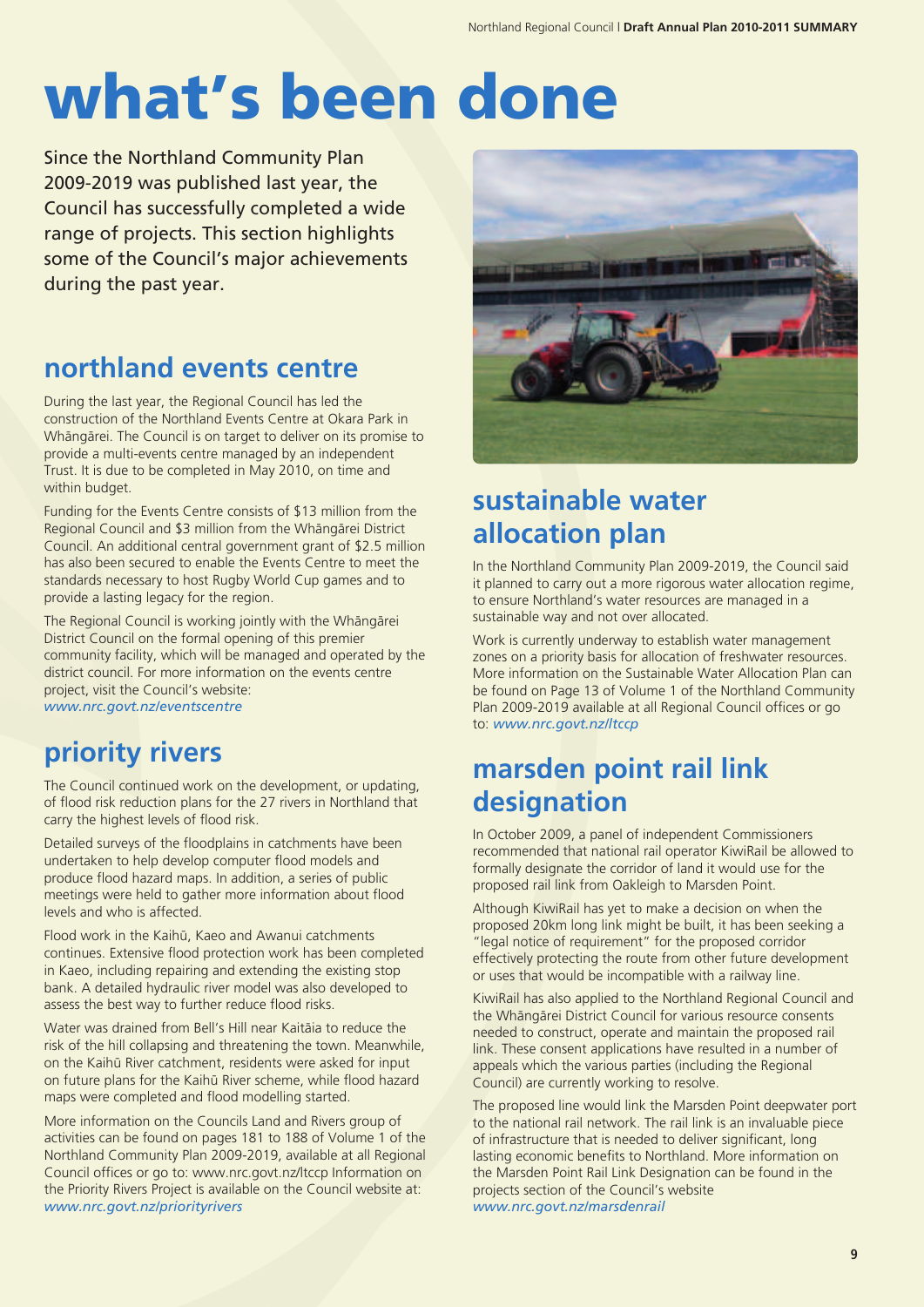## **what's been done** continued



## **Hätea river channel upgrade**

Around 4.5km of Whängärei's Hätea River channel, including part of the Town Basin Marina channel, has been dredged to remove thousands of tonnes of built-up silt.

New buoys and markers were installed once the dredging was completed and the associated mooring systems and lights were upgraded. The project was completed under budget enabling the Council to remove user charges, previously set to fund this work. More information on the amendment of the Water Transport and Maritime Safety Bylaw Charges 2009 – required to make this change – can be found on page 8 of this plan.

## **stock truck effluent disposal facilities**

The Council included in its last LTCCP, \$101,250 (including GST) to provide two more stock truck effluent disposal sites to reduce the number of illegal discharges, improve road safety and promote public and environmental health.

A private effluent disposal site operator in the Kaipara District has agreed to develop its site, allowing all other stock carriers to use the existing facility – the development is currently in the consents process.

The new Kaipara site is located on the premises of Kaipara Livestock, Dargaville Ltd, on Beach Road, off State Highway 12 and is expected to be operational by June 30, 2010.

Whängärei District Council is currently in the process of constructing a disposal facility in its district at Southend Ave, Whängärei. In the Far North District, a scoping report of the preferred site is currently underway. This report will be presented to a future meeting of the Northland Stock effluent Working Group and a plan for developing the new site will then be drawn up ready for use in the 2012-2013 financial year.

## **multi-council controlled organisation – integrated regional information software**

In the Northland Community Plan 2009-2019, the Council decided to establish a new Council Controlled Organisation (CCO) with a number of other Regional Councils.

The new CCO will enable the Councils to work together to develop and maintain a software suite – known as IRIS (Integrated Regional Information Software) – that will be used by the member Councils to deliver their groups of activities.

Plans with the partnering Councils have progressed and more details have been finalised. The IRIS CCO will be a limited liability company, and its shareholders will be the six Regional Councils that are developing the IRIS software. It is anticipated that the new IRIS CCO will be legally formed and become operative after 1 July 2010.

More details on the IRIS project can be found on page 219 of Volume 1 of the Northland Community Plan 2009-2019, available at all Regional Council offices or on the Council website: *www.nrc.govt.nz/ltccp* 

## **transfer of northland port corporation shares to the infrastructure development authority**

In the Northland Community Plan 2009-2019, the Council reserved the option of transferring its majority shareholding in the Northland Port Corporation (NPC) to a 100% Council owned and operated Infrastructure Development Agency (IDA).

This decision was made following an operational efficiency and effectiveness review, with the transfer expected to provide financial benefits to the Council, including accessing the imputation credits attached to dividends that the Council receives from NPC.

The Council has not yet considered it financially worthwhile to transfer its shareholding to the IDA although it may elect to do so at some stage in the future.

This Summary of the Northland Regional Council's Draft Annual Plan 2010-2011 complies with the requirements of the Local Government Act 2002 to have a summary of proposal.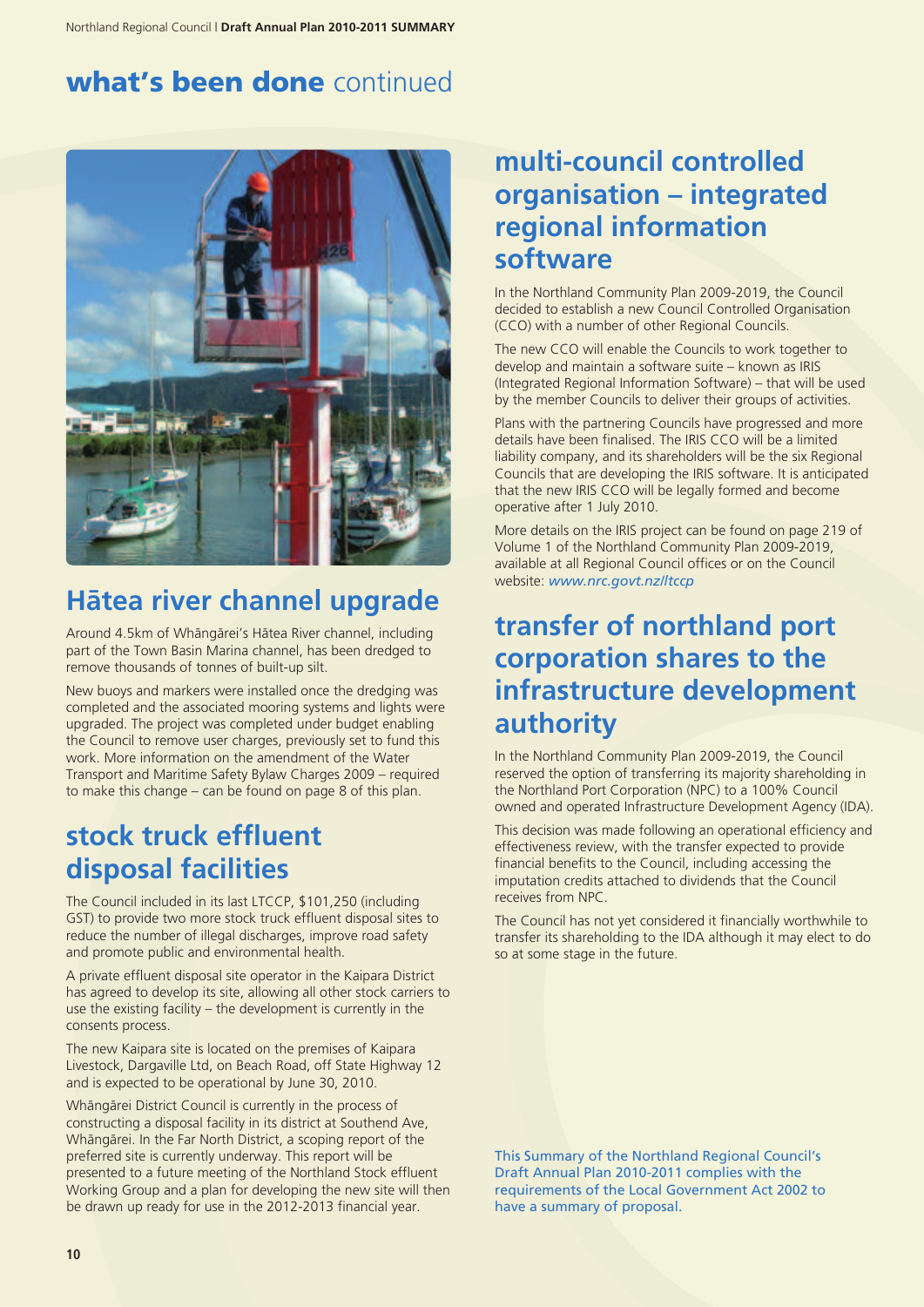## **submission form**



#### **Submitter Details (please print clearly)**

| Surname:                      |  |  |
|-------------------------------|--|--|
| Organisation (if applicable): |  |  |
| Postal Address:               |  |  |
| Post Code:                    |  |  |
| After Hours Telephone:        |  |  |
|                               |  |  |

#### **Please write your comments in the space provided and forward your submission to:**

| Draft Annual Plan 2010-2011 Submission<br>Northland Regional Council | Online: via www.nrc.govt.nz/draftannualplan |
|----------------------------------------------------------------------|---------------------------------------------|
| Freepost 139690                                                      | Fax: 09 438 0012                            |
| Private Bag 9021, Whāngārei Mail Centre<br>Whāngārei 0148            | e-mail: mailroom@nrc.govt.nz                |

**Submissions should reach the Council by 3.00pm, 10 May 2010.**

#### **Would you like to attend a hearing in person to tell Councillors more about the matters you have raised in your written submission?**

**Please tick** It is anticipated the hearing of submissions will be held 24 and 25 May 2010.

| NO, I DO NOT wish to appear in support of my submission     |
|-------------------------------------------------------------|
| <b>YES, I DO</b> wish to appear in support of my submission |

#### **Please tick Specific proposals in this year's Draft Annual Plan**

| <b>Regional Growth Programme</b>                                                                                              |
|-------------------------------------------------------------------------------------------------------------------------------|
| I support the \$450,795 increase in Targeted Council Services rate to fund the Regional Growth Programme<br>(see page 3).     |
| I support a different amount of rates contribution of \$                                                                      |
| I do not support the rate increase.                                                                                           |
| <b>Water quality Initiatives</b>                                                                                              |
| I support the \$112,500 increase in funding to be spent on improving water quality in Northland (see page 4).                 |
| I support a different funding contribution of \$                                                                              |
| I oppose this additional expenditure.                                                                                         |
| <b>Mangrove Removal Proposal</b>                                                                                              |
|                                                                                                                               |
| I support the Council's proposal to budget \$135,000 to assess mangrove removal and sediment management<br>work (see page 5). |
| I support the project, but with funding of \$                                                                                 |
| I oppose the Council's proposal.                                                                                              |
| <b>Rugby World Cup Pre-Planning</b>                                                                                           |
| I support the Council's proposal to contribute \$135,000 towards RWC pre-planning (see page 5).                               |
| I support the event, but with funding of \$                                                                                   |

*PTO for additional comments on the Draft Annual Plan – use further sheets if necessary.*